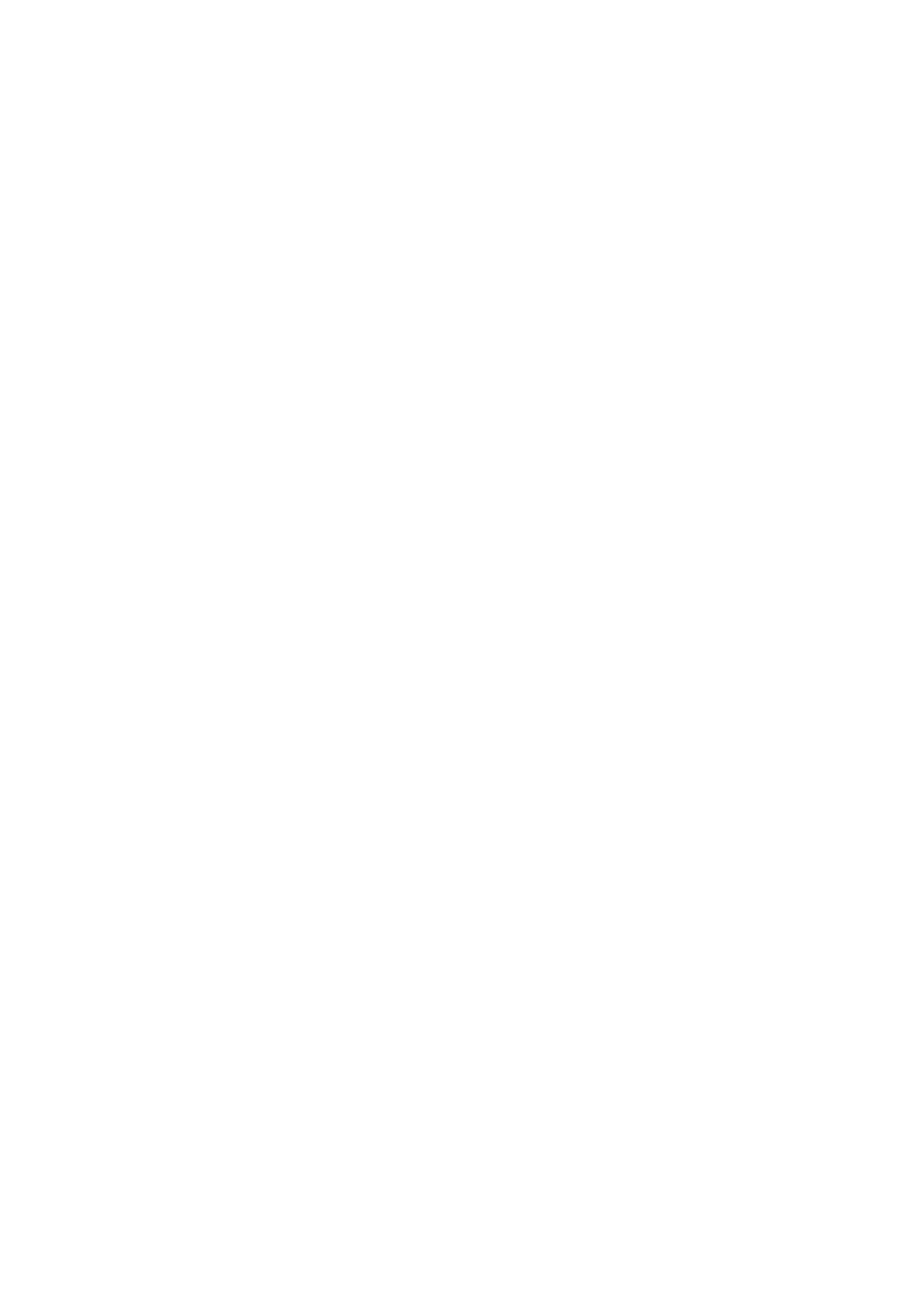# **Contents**

| <b>Section</b> |                             | Page |
|----------------|-----------------------------|------|
| $\mathbf 1$    | Introduction                | 1    |
| 2              | Summary of responses        | 3    |
| 3              | Next steps                  | 11   |
| Annex          |                             | Page |
|                | Respondents to consultation | 13   |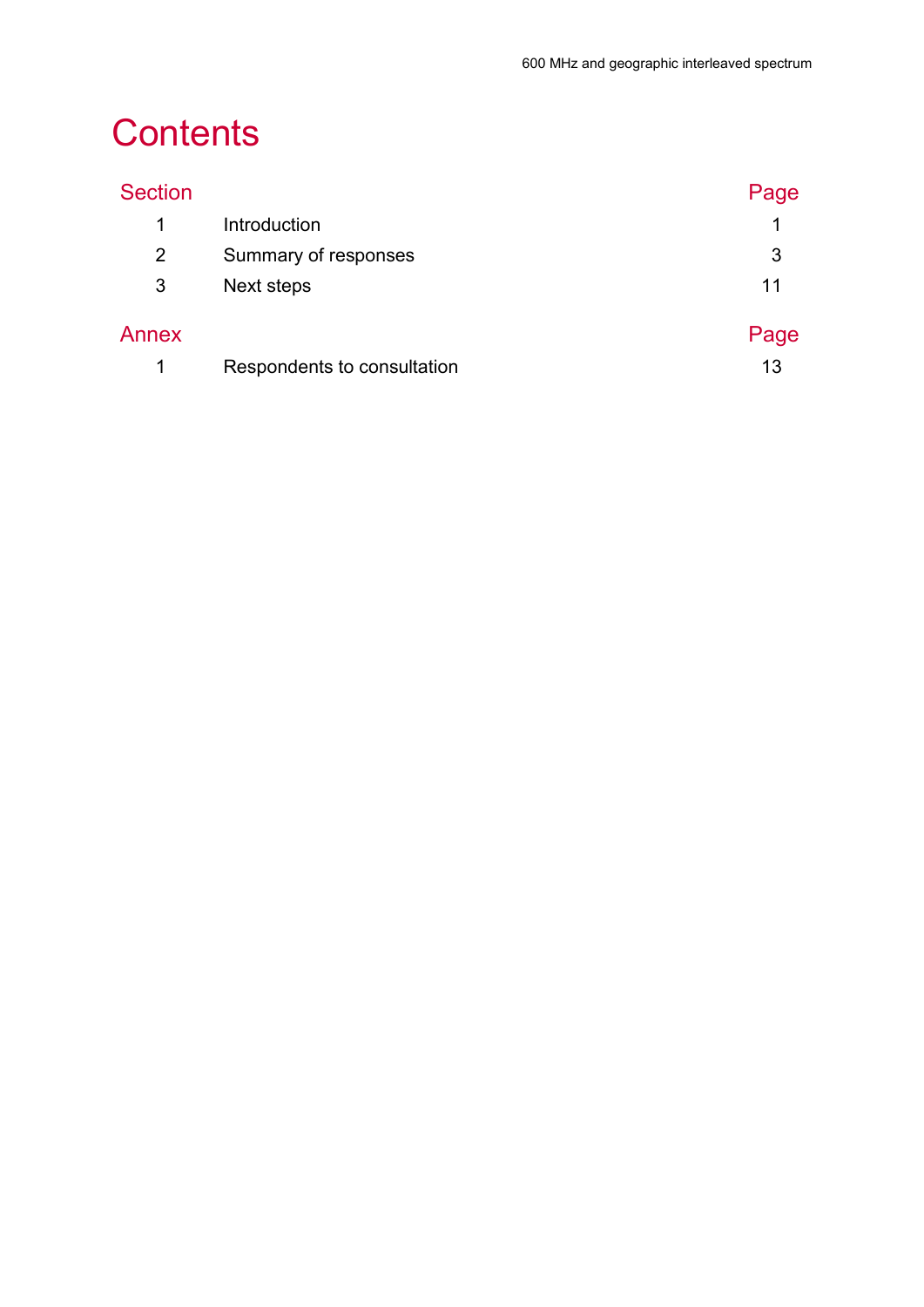### **Section 1**

## <span id="page-3-0"></span>**Introduction**

- 1.1 The 600 MHz band and geographic interleaved spectrum are part of the UK's digital dividend that will be freed up for new uses with the switchover from analogue to digital terrestrial television (DTT) that is due to be completed in 2012. The spectrum could be used to provide a range of new and improved services to consumers, for example a number of additional high definition channels on Freeview.
- 1.2 We are considering how to make the spectrum available in ways that best suit the needs of potential users, so that they maximise the total value to society they generate over time. To help us do this we published a consultation<sup>[1](#page-3-1)</sup> in February 2010 asking stakeholders about the potential uses of this spectrum. This document provides a summary of responses<sup>[2](#page-3-2)</sup> to that consultation and sets out our next steps in making this spectrum available for new uses.
- 1.3 This section provides a brief recap of:
	- the spectrum under consideration; and
	- our previous consultations on this spectrum, in particular our February 2010 consultation.

### **The spectrum**

- 1.4 The digital dividend is the spectrum that is freed up for new uses by digital switchover. There are two distinct categories of spectrum in the digital dividend:
	- cleared spectrum the spectrum that by the end of 2012 will be fully cleared of existing uses, primarily analogue terrestrial television; and
	- interleaved spectrum capacity available within the spectrum that will be used after digital switchover to carry the six existing Digital Terrestrial Television (DTT)  $multiplexes<sup>3</sup>$  $multiplexes<sup>3</sup>$  $multiplexes<sup>3</sup>$ .
- 1.5 Figure 1 below shows the frequencies which comprise the 600 MHz and interleaved spectrum. The 600 MHz band is the lower band of the cleared digital dividend spectrum, from 550 MHz to 606 MHz, also referred to as channels 31 to 37. We are separately considering how to award the upper band of digital dividend spectrum (commonly referred to as the 800 MHz band). The 600 MHz will be available for new uses from the end of digital switchover in late 2012. Interleaved spectrum will be available in the frequency ranges 470- 550 MHz (also known as channels 21-30) and 614-790 MHz (also known as channels 39-60). The new configuration of interleaved spectrum will become available for use as regional switchover progresses.

<span id="page-3-1"></span>Digital dividend: 600 MHz band and geographic interleaved spectrum

Consultation on potential uses [http://stakeholders.ofcom.org.uk/consultations/600mhz\\_geographic/](http://stakeholders.ofcom.org.uk/consultations/600mhz_geographic/) <sup>2</sup> Full copies of all non-confidential responses are available on Ofcom's website

<span id="page-3-3"></span><span id="page-3-2"></span>http://stakeholders.ofcom.org.uk/consultations/600mhz\_geographic/?showResponses=true<br><sup>3</sup> These multiplexes currently make up the UK's DTT platform, commonly referred to as Freeview.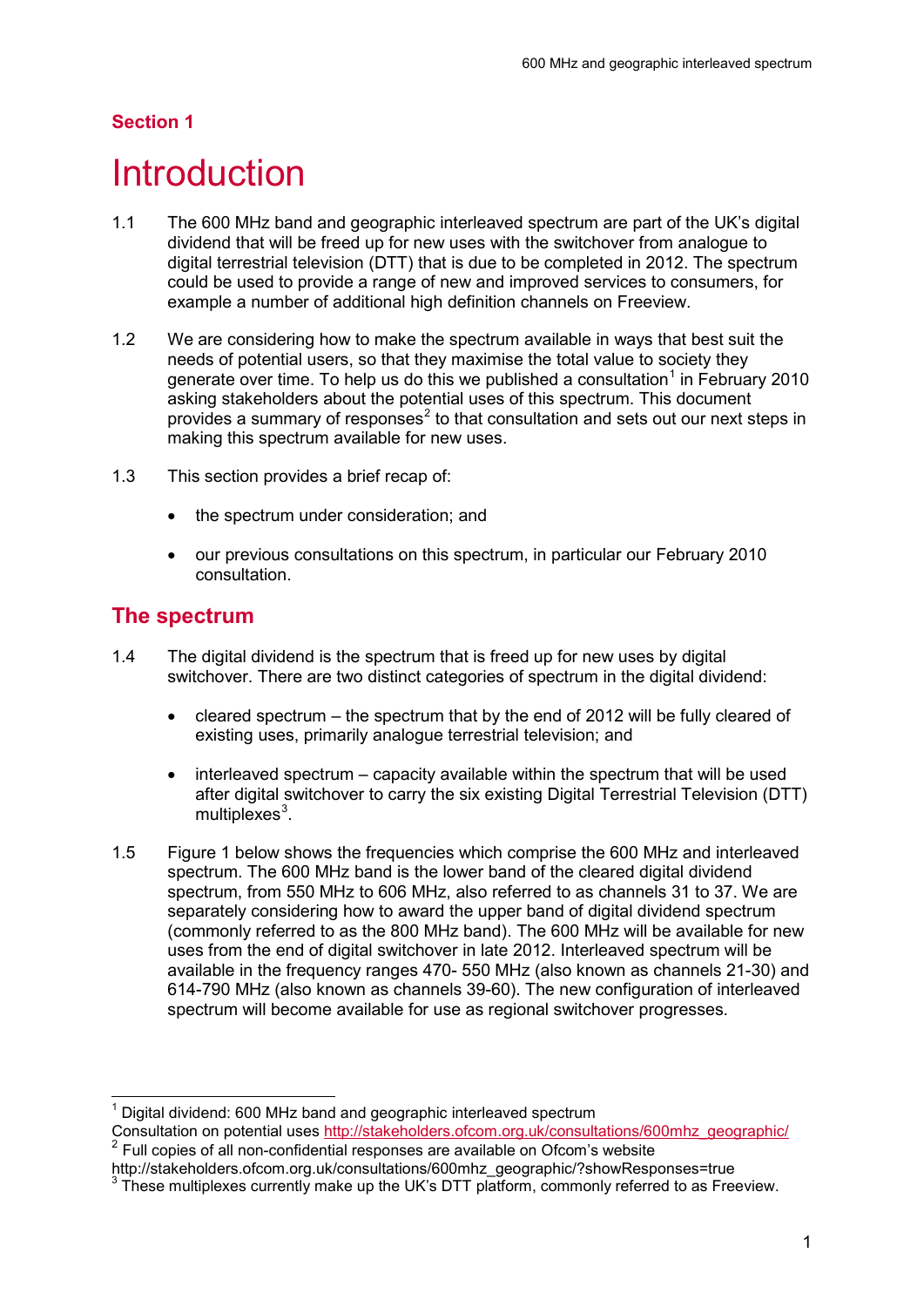| Channel         |         | 22                              | 23      | 24      | 25                             | 26      | $\overline{2}$ | 28          | 29                               | 30      | 31      | 32      |
|-----------------|---------|---------------------------------|---------|---------|--------------------------------|---------|----------------|-------------|----------------------------------|---------|---------|---------|
| Frequency (MHz) | 470-478 | 478-486                         | 486-494 | 494-502 | 502-510                        | 510-518 | 518-526        | $526 - 534$ | 534-542                          | 542-550 | 550-558 | 558-566 |
|                 | 33      | 34                              | 35      | 36      | 37                             | 38      | 39             | 40          | 41                               | 42      | 43      | 44      |
|                 | 566-574 | 574-582                         | 582-590 |         | 590-598 598-606                | 606-614 | 614-622        | 622-630     | 630-638                          | 638-646 | 646-654 | 654-662 |
|                 | 45      | 46                              | 47      | 48      | 49                             | 50      | 51             | 52          | 53                               | 54      | 55      | 56      |
|                 | 662-670 | 670-678                         | 678-686 | 686-694 | 694-702                        | 702-710 | 710-718        | 718-726     | 726-734                          | 734-742 | 742-750 | 750-758 |
|                 | 57      | 58                              | 59      | 60      | 61                             | 62      | 63             | 64          | 65                               | 66      | 67      | 68      |
|                 | 758-766 | 766-774                         | 774-782 | 782-790 | 790-798                        | 798-806 | $806 - 814$    | 814-822     | 822-830                          | 830-838 | 838-846 | 846-854 |
|                 | 69      |                                 |         |         |                                |         |                |             |                                  |         |         |         |
|                 | 854-862 |                                 |         |         |                                |         |                |             |                                  |         |         |         |
|                 |         |                                 |         |         |                                |         |                |             |                                  |         |         |         |
|                 |         | Interleaved<br><b>Ispectrum</b> |         |         | 600 MHzband<br>deared spectrum |         | <b>PMSE</b>    |             | 800 M Hz band<br>deared spectrum |         |         |         |

#### **Figure 1. The digital dividend**

1.6 In our most recent consultation we suggested that the 600 MHz and geographic packages of interleaved spectrum (geographic interleaved spectrum) had a wide range of potential uses including: DTT, mobile broadband, mobile TV, programme making and special events (PMSE) and broadband wireless access.

### **Previous consultations**

- 1.7 In summer 2008, we consulted on the detailed design of the digital dividend awards. At that time, we proposed to award the upper and lower bands of cleared spectrum together and to hold a series of awards of geographic interleaved spectrum. Several important developments subsequent to then caused us to reconsider those proposals. The main one was our decision to align our upper cleared band with the 800 MHz band identified for release by an increasing number of other European countries. Therefore in February 2010 we published a further consultation that:
	- updated stakeholders on spectrum availability in the rest of the digital dividend and how technical considerations may affect spectrum use; and
	- sought stakeholders' input on potential uses of the spectrum and on their level of interest in acquiring it to help us develop proposals on how best to make the spectrum available.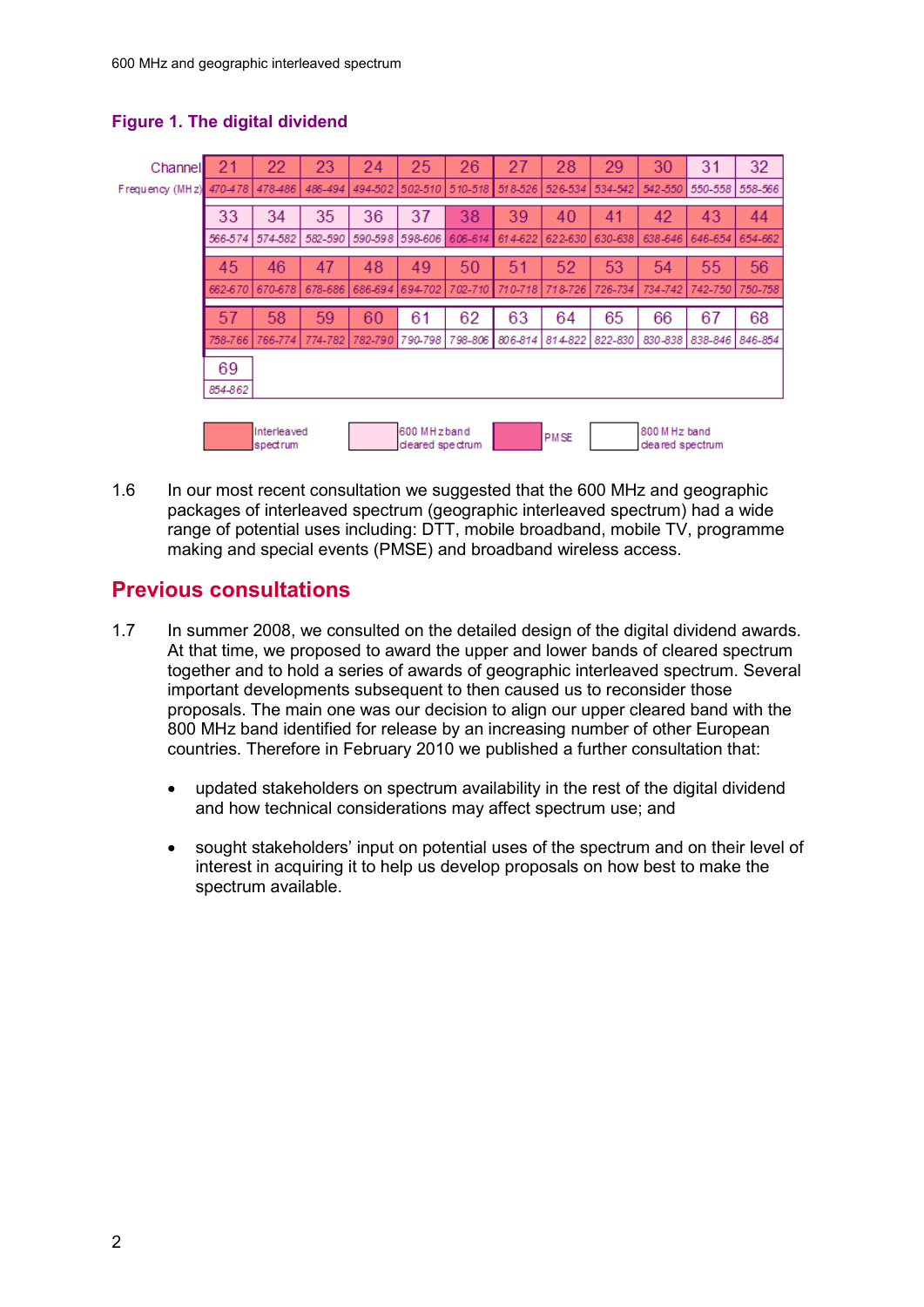#### **Section 2**

## <span id="page-5-0"></span>Summary of responses

### **Introduction**

- 2.1 This section provides a summary of non-confidential responses to our February 2010 consultation. Comments from confidential responses are only referred to where this helps to illustrate the range of comments received and does not reveal the identity of the respondent concerned or any other confidential information.
- 2.2 Stakeholder responses to each of the specific consultation questions are considered in order. In addition, a summary of other comments not covered by the specific questions is included.

### **Answers to specific questions**

#### **Question 1: Do you have any comments on the application of the protection clause to all new licences for the 600 MHz band and geographic interleaved spectrum?**

- 2.3 There was broad support from stakeholders for the application of a protection clause to all new licences in order to protect DTT coverage. Other specific comments in response to this question were:
	- x **Confederation of Aerial Industries and Mr B Copsey:** Protection clause must ensure that the cost of compensation or replacement of domestic and professional equipment is covered by the licence holder.
	- **Samsung:** Request that Ofcom works closely with the European Commission (and other appropriate bodies) to expedite work towards a digital dividend spectrum harmonisation across Europe before implementing a nationally specific initiative.
	- **Scottish Screen:** Suggest waiting for a Scotland wide survey of potential uses and technical considerations.
	- x **Everything Everywhere:** Unclear whether the protection clause wording for 600 MHz band will be the same as that for the 800 MHz band. Impact of protection clause must known before both 600 and 800 MHz awards. Concerns relating to the protection clause have already been raised in the response to the June 2008 Digital Dividend Review consultation document.
	- **United for Local Television (ULTV):** Support inclusion of a protection clause in non-DTT licences, but do not see a useful purpose in including a protection clause in DTT licences if technical licence conditions are framed adequately.

#### **Question 2: Do you have any comments on our approach to technical licence conditions for the 600 MHz band and geographic interleaved spectrum?**

2.4 Several stakeholders supported the need for guard bands to facilitate non-DTT, in particular mobile, use of the 600 MHz band. Everything Everywhere raised a specific concern with the proposal for an 8 MHz guard band to protect DTT from mobile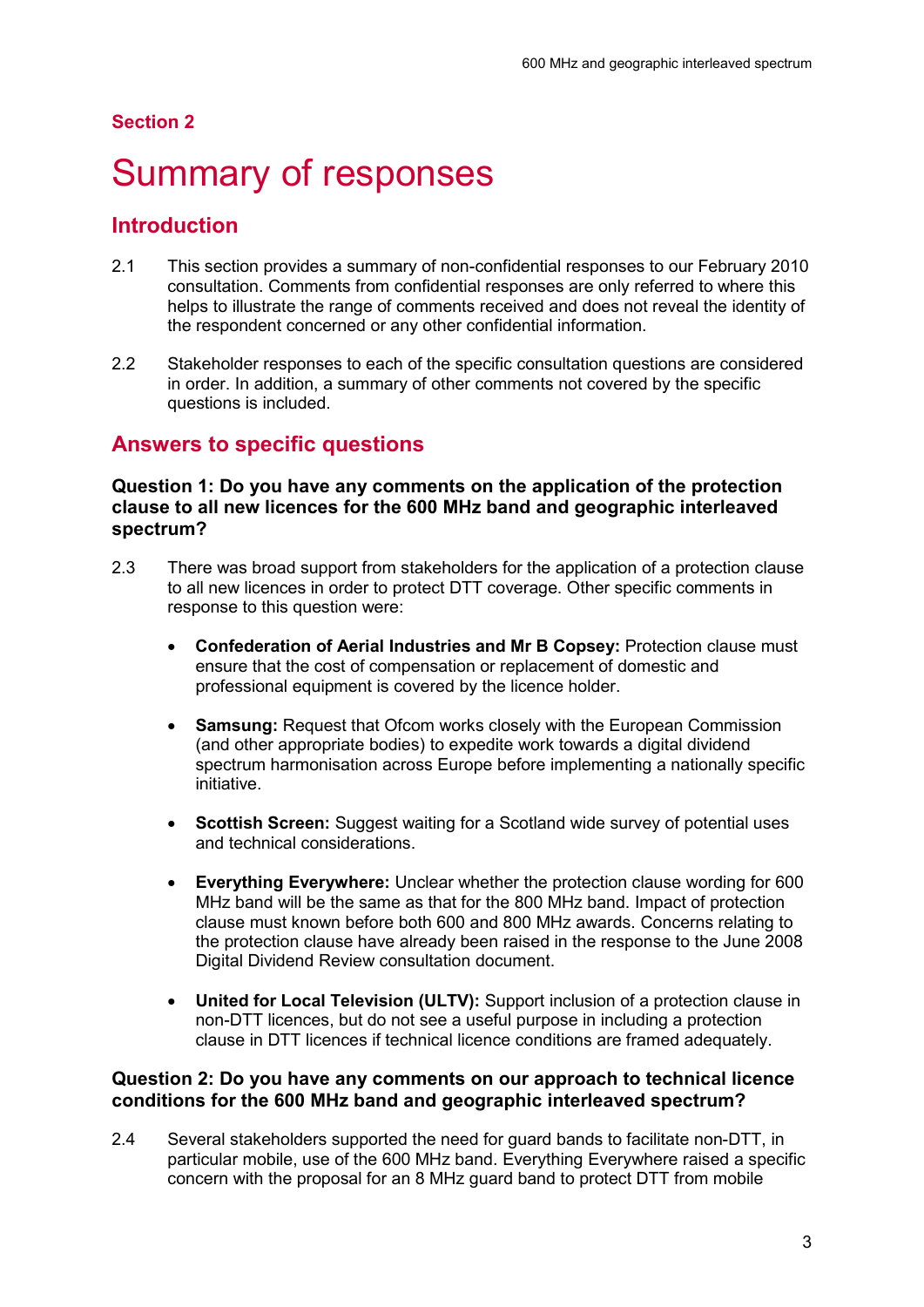services irrespective of power levels. They do not support guard bands in excess of those provided in CEPT reports. Other stakeholders sought additional detail on our proposals before they could comment further.

- 2.5 In relation to the use of Spectrum Usage Rights (SURs), the BBC considered it difficult to see how a simple SUR approach would facilitate a technology neutral award. One confidential respondent supported the use of SURs whilst another was not in favour of their use.
- 2.6 Other specific comments in response to this question were:
	- **Cobham Technical Services & IBN: Protection from mobiles should extend to** all services in adjacent bands not just DTT.
	- x **Confederation of Aerial Industries & Mr B Copsey:** Comprehensive out of band and spurious limits in line with existing broadcast limits must be observed. Consideration of proposed power limits on existing communal aerial and cable networks must be a priority.
	- x **Intellect:** A European harmonised approach would provide a powerful framework if non-broadcasting applications are advocated in the 600 MHz band. In interleaved spectrum it may be more difficult to resolve in-band interference to DTT services from new services. As a result, it may be more appropriate to allocate interleaved spectrum to services that exhibit similar characteristics to mainstream DTT services.
	- **Name Withheld:** Cannot see how the re-use of this band will protect domestic reception when wide band aerials and amplifiers have been used to enable digital TV reception.
	- **Samsung:** In the 600 MHz band, further frequency separation for mobile transmitters may not resolve difficulties. In interleaved spectrum, it might be appropriate to allocate spectrum to services that exhibit similar characteristics to mainstream DTT services.
	- **Scottish Government & Scottish Screen:** Question whether there is a need to separately assess technical considerations in Scotland, for example in extremely sparsely populated areas where transmission densities are likely to be low.
	- **United for Local Television (ULTV): Propose that Community Multiplex licence** applicants put forward their own technical plans as part of the licence award process.

#### **Question 3: Do you have any evidence using frequency offsets with DVB-T2 EC signals might have an adverse impact on uses of adjacent interleaved spectrum?**

2.7 Stakeholders did not present any evidence of adverse impact. Those stakeholders who did express a specific view on this question considered that the impact would be negligible (Arqiva and JFMG) or that DVB-T2 signals with frequency offsets may have a lesser impact on adjacent channels than DVB-T signals with frequency offsets (BBC).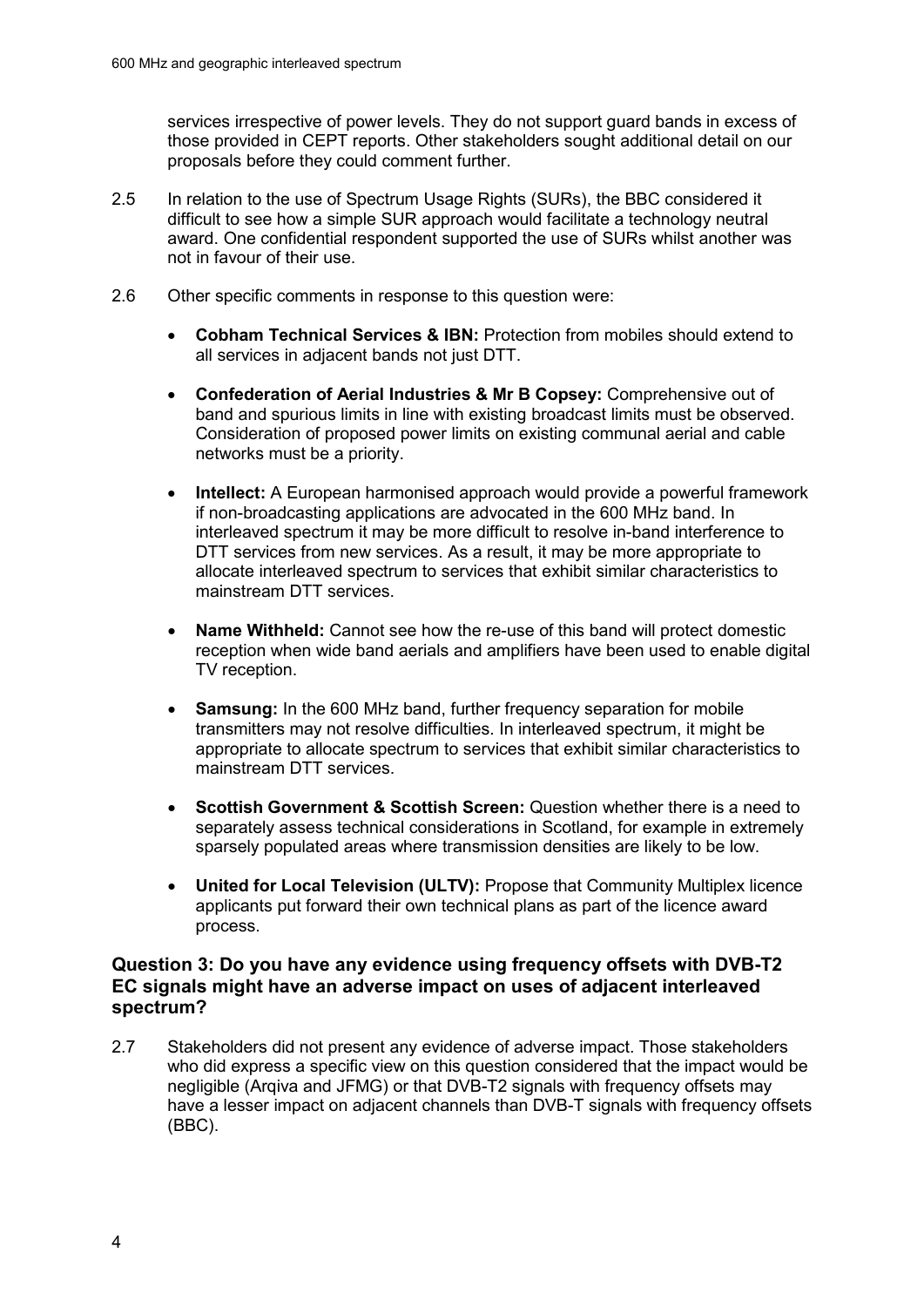#### **Question 4: Do you have any evidence mobile services using the 600 MHz band and geographic interleaved spectrum could cause harmful interference to cable television?**

2.8 Although no specific new evidence was put forward, a number of stakeholders highlighted that work on the 800 MHz band suggests a possibility of interference from mobile transmitters to customer-premises equipment. In light of this it was suggested that Ofcom undertake further work to assess this issue for the 600 MHz band.

#### **Question 5: Do you have any comments on protecting PMSE in channel 38?**

- 2.9 The main comments from stakeholders in response to this question were:
	- Arqiva, ULTV: PMSE currently co-exists with broadcasting without broadcasting adopting any special measures to protect PMSE and so there should be no special requirements on DTT use in channels 37 or 39 to protect PMSE in channel 38.
	- **Argiva, JFMG:** The only constraint that needs to be applied to these channels is that they must not be offset towards channel 38.
	- **BBC:** PMSE in channel 38 should have a similar degree of protection to that currently enjoyed by channel 69. Channel 38 is potentially vulnerable to interference from new services in channel 37 and channel 39.
	- x **BEIRG, Confederation of Aerial Industries, Mr B Copsey and Mr M Platt:** There should be guarantees that PMSE in channel 38 will be protected from interference.

#### **Question 6: Do you have any comments on non-technical licence issues and the way we propose to approach them?**

- 2.10 The main comments from stakeholders in response to this question were:
	- Argiva, Channel 4, Five: Ofcom should mandate interoperability between existing DTT multiplex operators and new operators.
	- **BT:** DTT-multiplex ownership restrictions in respect of broadcasting bodies should be maintained.
	- **Cobham Technical Services/IBN:** The social benefits of services should be considered when considering bid proposals.
	- **Scottish Screen:** Agree in principle with Ofcom's proposals but not convinced that indefinite licence term or tradability is the best way to deal with spectrum in Scotland.
	- **ULTV:** Suggest that long term licences help to protect the independence of service providers. Also comment on interoperability and Electronic Programme Guides.
	- **Voice on the Net Coalition Europe**: Ofcom should maintain service and technology neutrality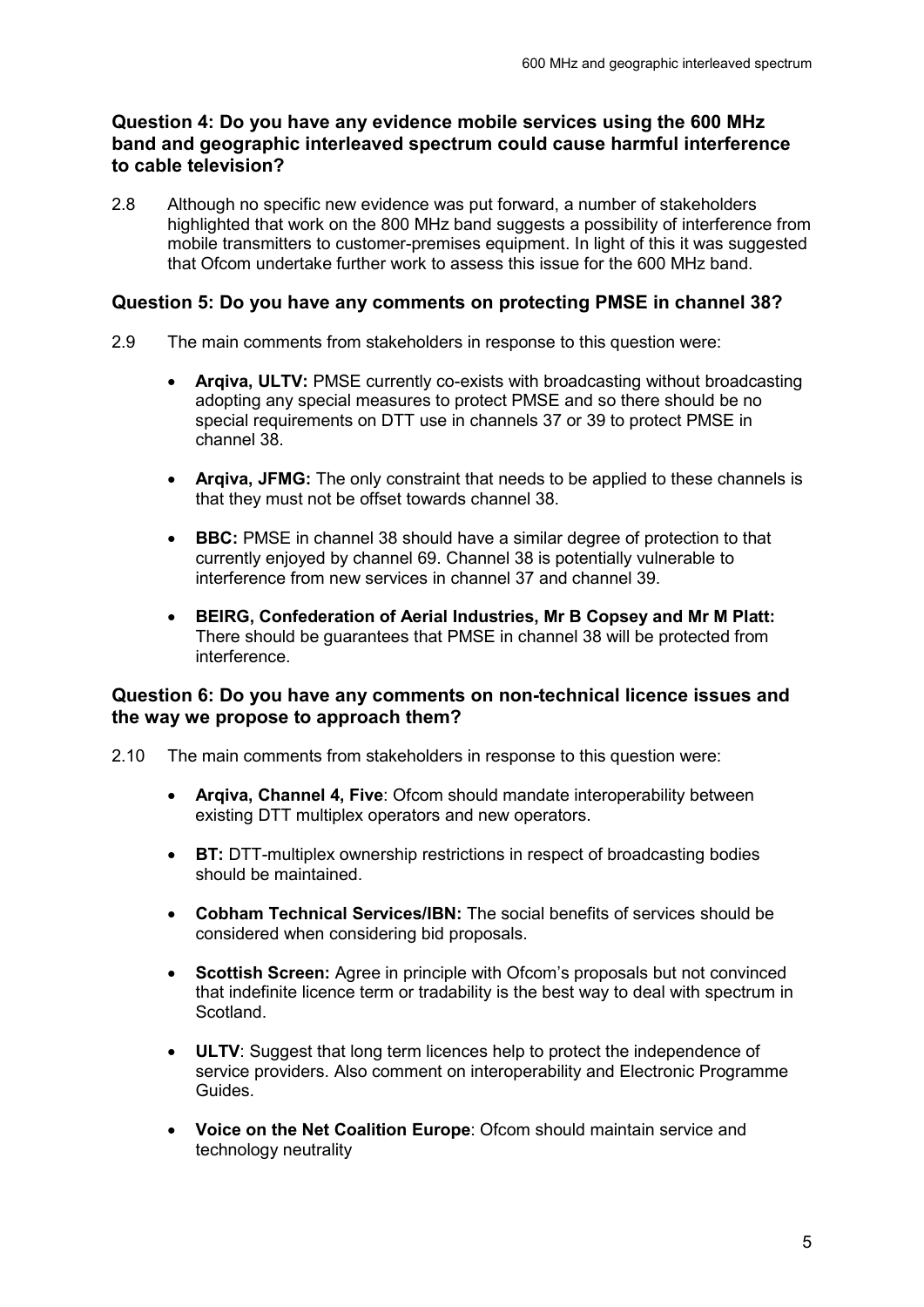#### **Question 7: Do you have any comments on our assessment of the most likely uses of the 600 MHz band and geographic interleaved spectrum? Are there any potential uses we have not mentioned that should be considered?**

The following suggestions were made by stakeholders about the likely use of 600 MHz and geographic interleaved spectrum:

- Argiva: DTT and (to a lesser extent) mobile TV are the most likely uses of the 600 MHz band. Mobile broadband appears to be of limited commercial relevance as there is no harmonised European approach for this band or standardisation of equipment.
- **BT:** DTT is the most likely use of the 600 MHz band. Mobile broadband is not one of the most likely uses. Question whether a harmonised 600 MHz allocation can be achieved across Europe for emergency service use.
- **Channel 4:** This spectrum is uniquely suitable for DTT broadcasting. All other potential applications identified can be operated in other bands. Recommend that the spectrum be designated for HD DTT services.
- x **Cobham Technical Services:** Fixed broadband wireless access
- **Ericsson:** Need a low-power cellular DTT system in interleaved spectrum below 698 MHz.
- **Five:** Do not believe that there is any demand for further DTT services on a freeto-air basis.
- x **Institute of Local Television:** Local TV.
- **Intellect:** Use of the spectrum should be considered in the context of Government objectives for mobile broadband
- **JFMG:** Favour a combined award for the 600 MHz and geographic interleaved spectrum where DTT is the preferred application and PMSE is enabled in the white spaces.
- x **MG Alba:** DTT, radio and mobile broadband.
- **Samsung:** Broadband wireless access in interleaved spectrum.
- **Scottish Government:** Local TV, mobile broadband and smart grids.
- **Scottish Screen: DTT and mobile broadband.**
- **Everything Everywhere:** Without harmonisation vendors will not be able to produce mass market terminals for the 600 MHz band at an acceptable cost. 600 MHz and geographic interleaved spectrum should be reserved to facilitate a harmonised solution suitable for mobile use in the future.
- **ULTV:** Unlikely to be demand for this spectrum for applications which are not harmonised with Europe. Most likely that this spectrum will be demanded for broadcast applications and on a secondary basis for PMSE and 'white space' devices.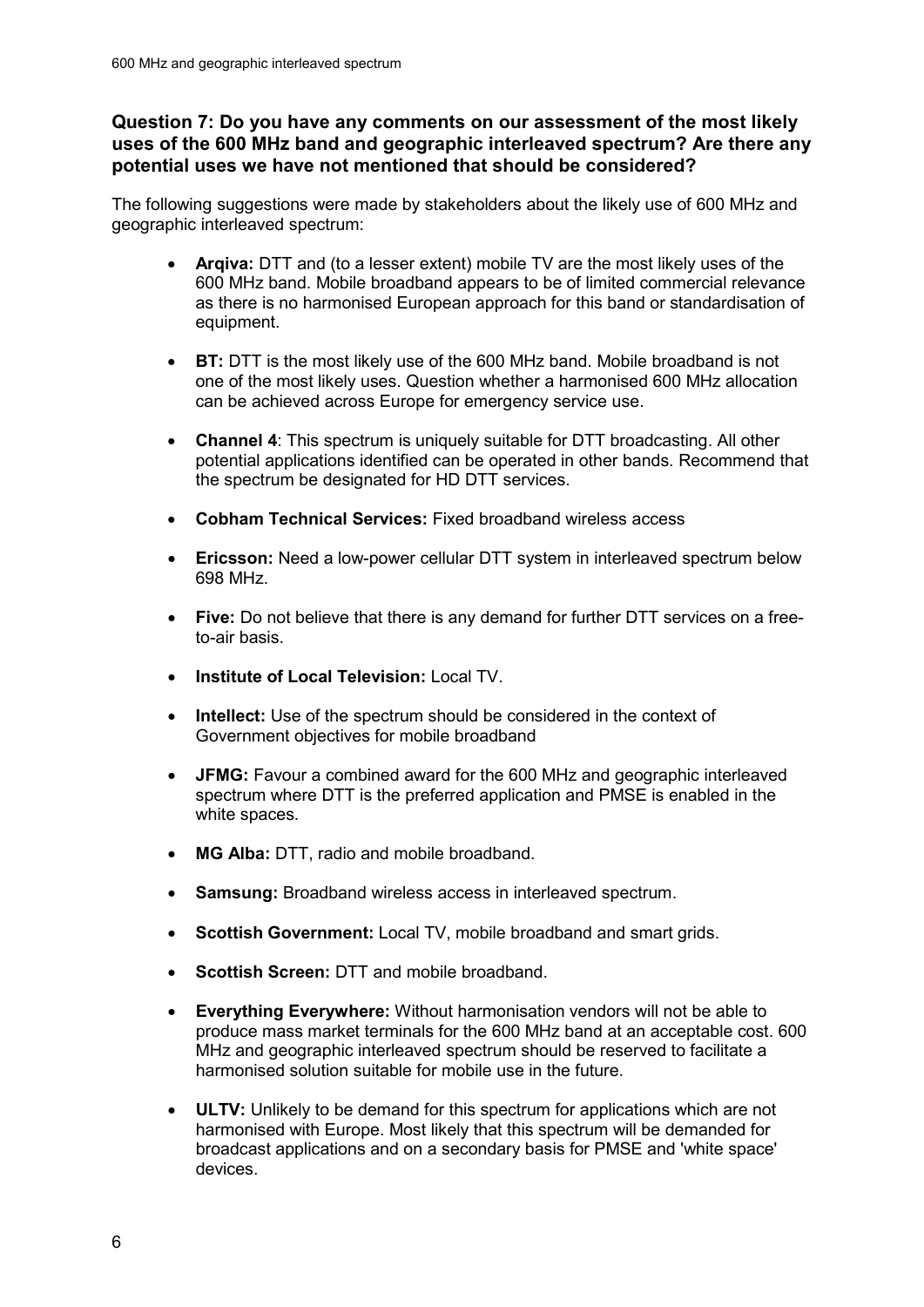#### **Question 8: Are there any distinctive considerations and uses for this spectrum in the nations and regions of the UK?**

- 2.11 **Arqiva:** Maximum value from 600 MHz band will be derived from making the spectrum available on a UK-wide basis. Additional services for the nations should be possible using the geographic interleaved spectrum.
- 2.12 **Institute of Local Television:** The spectrum should be used to deliver a seventh DTT multiplex in Scotland.
- 2.13 **Intellect:** Releasing the spectrum with geographic constraints will reduce interest from commercial users.
- 2.14 **Scottish Government:** Potential provision of two additional DTT multiplex in Scotland using geographic interleaved spectrum.
- 2.15 **ULTV:** Award the 600 MHz band UK-wide with universal-coverage obligations. Consider socially valuable applications when awarding the geographic interleaved spectrum.

#### **Question 9: Do you have any comments on our continued inclusion of channel 36 in the award of the 600 MHz band?**

2.16 Stakeholders expressed broad support for inclusion of channel 36 in the 600 MHz award rather than an early separate award of channel 36. One confidential respondent favoured channel 36 being split from the rest of the award.

#### **Question 10: Do you have any comments on our intention to maintain a market-led approach to awarding the 600 MHz band and geographic interleaved spectrum?**

- 2.17 A number of respondents (**BBC, Channel 4, Cobham Technical Services, IBN, Five, Institute of Local Television, JFMG, MG Alba, Scottish Government and three confidential respondents**) expressed some concerns with a purely market based approach, suggesting that this may fail to take account of public policy objectives and social benefits from use of the spectrum. Other comments in response to this question were:
	- Argiva: Given the suitability of this spectrum for DTT, encourage Ofcom not to overcomplicate the award design in an attempt to accommodate applications that have little commercial likelihood of being deployed.
	- **BT, Intellect:** Agree with market-led approach.
	- **Scottish Screen:** Need a full analysis of potential uses in Scotland.
	- **ULTV:** Concerned that spectrum will be hoarded or supply restricted by DTTmultiplex operators.
	- x **Voice on the Net Coalition Europe:** Introduction of more licence exempt spectrum and spectrum trading is the best way to increase efficiencies in the management of spectrum.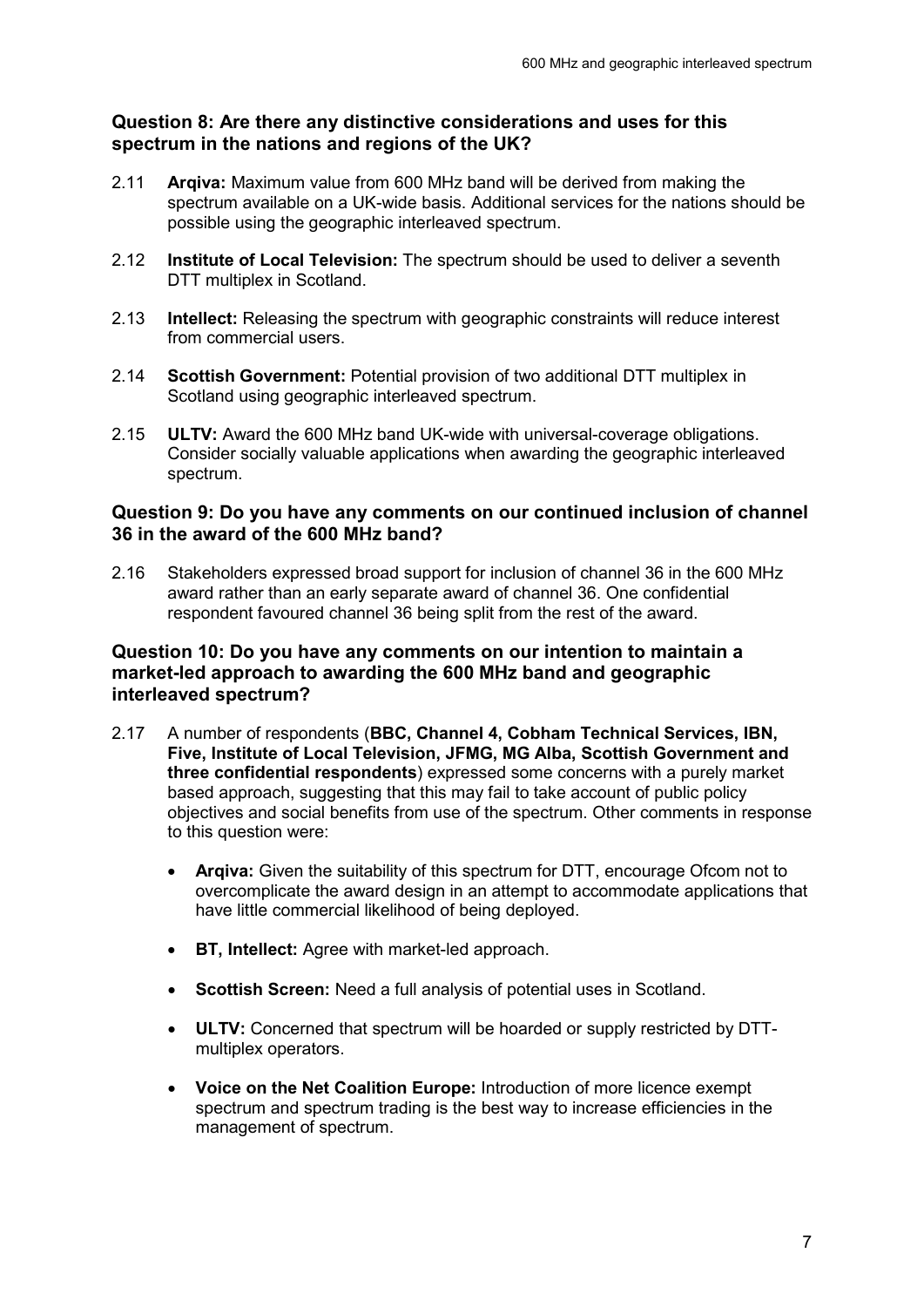#### **Question 11: What information can you provide on packaging and award design considerations?**

- 2.18 The following comments were made on packaging and award design:
	- Argiva: Suggest a combined auction for the cleared 600 MHz and geographic interleaved spectrum with packaging and award design arrangements that facilitate two UK-wide multi-frequency DTT networks.
	- x **BT, Cobham Technical Services, IBN:** Recommend a combined auction with 8 MHz lots.
	- **Channel 4:** Auction design should allow bidders to assemble sufficient spectrum to enable the provision of a DTT multiplex.
	- x **Consumer Focus Scotland:** Some of the spectrum should be released to benefit consumers who have been disadvantaged in the development and roll out of digital technologies/services to date - eg rural Scotland.
	- x **Institute of Local Television:** Allow a seventh DTT multiplex in Scotland able to carry local TV.
	- **Intellect:** Offer 5 and 8 MHz lots and allow flexibility for bidders to aggregate sufficient bandwidth.
	- **JFMG:** The best way for packaging and award design to benefit PMSE users is for it to be done in a way that supports DTT as a primary user of the spectrum.
	- **Samsung:** 5 MHz lots would be consistent with mobile broadband technologies likely to be deployed in the future.
	- **Scottish Screen:** Ofcom should not package awards in a way that does not allow Scotland to make best use of the spectrum.
	- **Everything Everywhere**: Ofcom should reserve this spectrum to facilitate a harmonised solution for the future.
	- **ULTV:** Likely to oppose any award design that is intended to encourage the combination of larger geographic interleaved lots into a quasi-UK multiplex as this would mean only 'scraps' are left for local TV.

#### **Question 12: When would you like to start operating new services using the 600 MHz band and/or geographic interleaved spectrum?**

- x **Arqiva:** Key uncertainties, in particular WRC-12 and European Union plans for greater spectrum co-ordination need to be addressed first, therefore appropriate timing for an award would be late 2012 or into 2013. This would also be consistent with the timing of 600 MHz spectrum clearance and its availability for new service deployment.
- **BT:** At least 12 months after an award
- **Channel 4:** Shortly after an award and co-incident with the end of digital switchover and channel 61/62 clearance.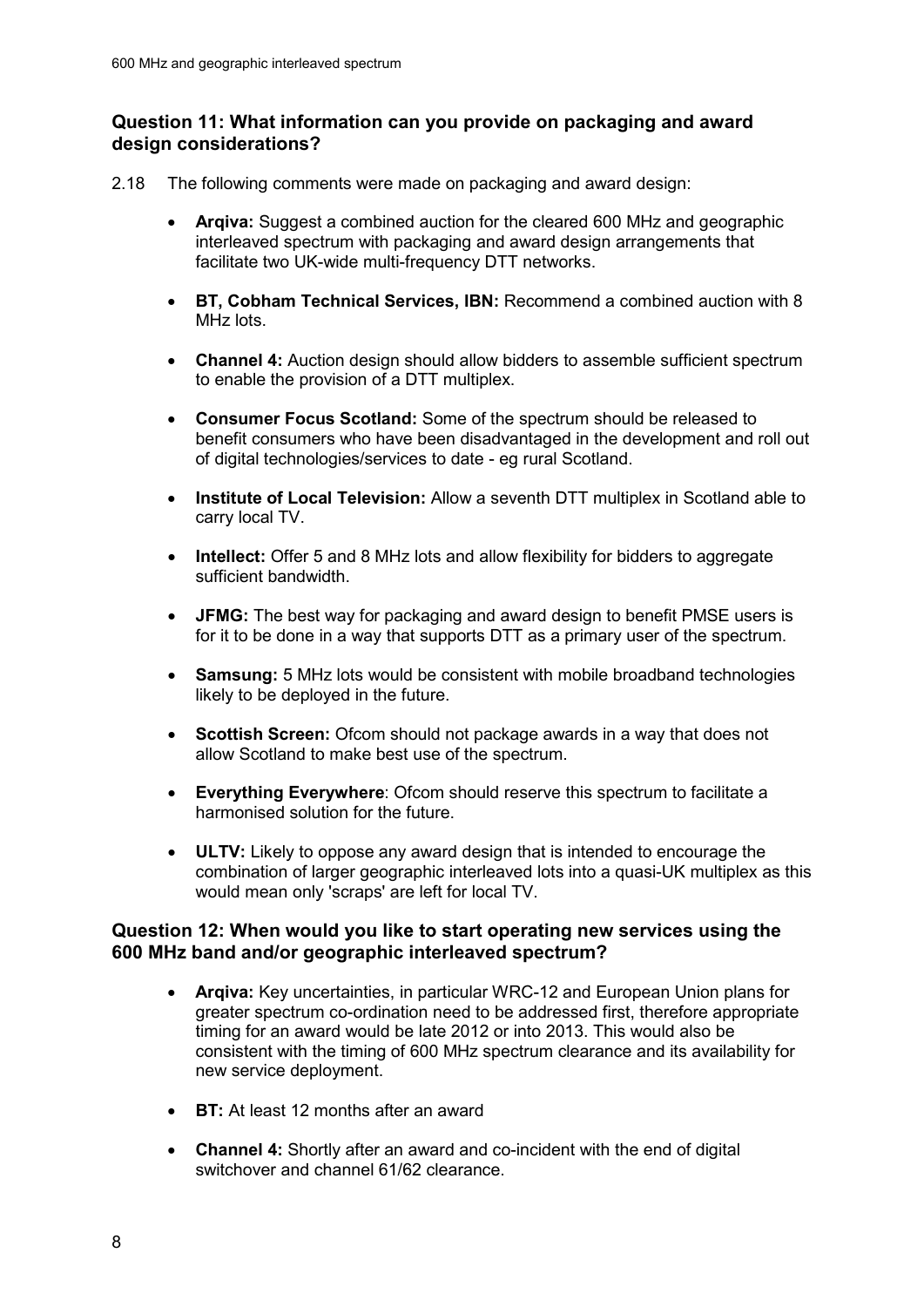- x **Cobham Technical Services/IBN:** 2 years after licence issue on a staged rollout.
- **Institute of Local Television:** 2012, assuming a prior assessment of the scope of regional Channel 3 licences in Scotland.
- **Intellect:** Suggest an early award.
- **ULTV:** Award the spectrum as soon as possible.

#### **General comments not covered by specific questions**

- 2.19 **Arqiva:** Believe that the 600MHz spectrum is critical to the long term sustainability and development of the Digital Terrestrial Television platform – without this spectrum the platform will have little scope to innovate, to launch more HD channels and new services such as 3DTV, and ultimately remain competitive.
- 2.20 **BEIRG:** Ofcom must not negate their ability to redress any shortfall in current or future spectrum availability for PMSE. Ofcom must not make any final decisions until the white space maps are published.
- 2.21 **BT:** Priority should be to make this spectrum available for additional DTT services at the earliest opportunity, whilst not precluding other possible uses. An auction in the first few months of 2011 would be optimal.
- 2.22 **Channel 4:** Concerned that potential users such as PSBs will not be able to compete against rival bidders in a commercial auction. Ofcom's decision to clear the 800 MHz band of DTT services strengthens case for Ofcom to review its approach to the 600 MHz spectrum.
- 2.23 **Confederation of Aerial Industries:** Believe that an impact assessment is essential to take account of the costs of resolving interference issues. Provision of filters/replacement equipment should be proactive not reactive. If block edge masks are used then they must protect existing users. Advise that there are 10 million people receiving signals via cable/communal system.
- 2.24 **Consumer Focus Scotland:** Ofcom should carry out research to find out directly from consumers what they want spectrum used for. Some spectrum should be guaranteed for disadvantaged consumers in rural Scotland.
- 2.25 **Mr Brian Copsey:** No consideration (or very little) of interference issues were considered in CEPT work on the 790-862 MHz allocation. A full impact assessment which considers the full cost of replacing, filtering or re-engineering existing users must be carried out. If block edge masks are used they must ensure full protection of existing users.
- 2.26 **Ericsson, Qualcomm:** Suggest that the 698-790 MHz band could become a 'second Digital Dividend' and possibly harmonised within CEPT and Regions 2 and 3. This would result in the upper broadcast channel being channel 48 with a guard band of 694-698 MHz.
- 2.27 **Mr Peter Kerry:** With the change to digital there will be need for domestic distribution amplifiers to provide services to all TVs in a house. This together with poor quality cabling is likely to result in interference to reception.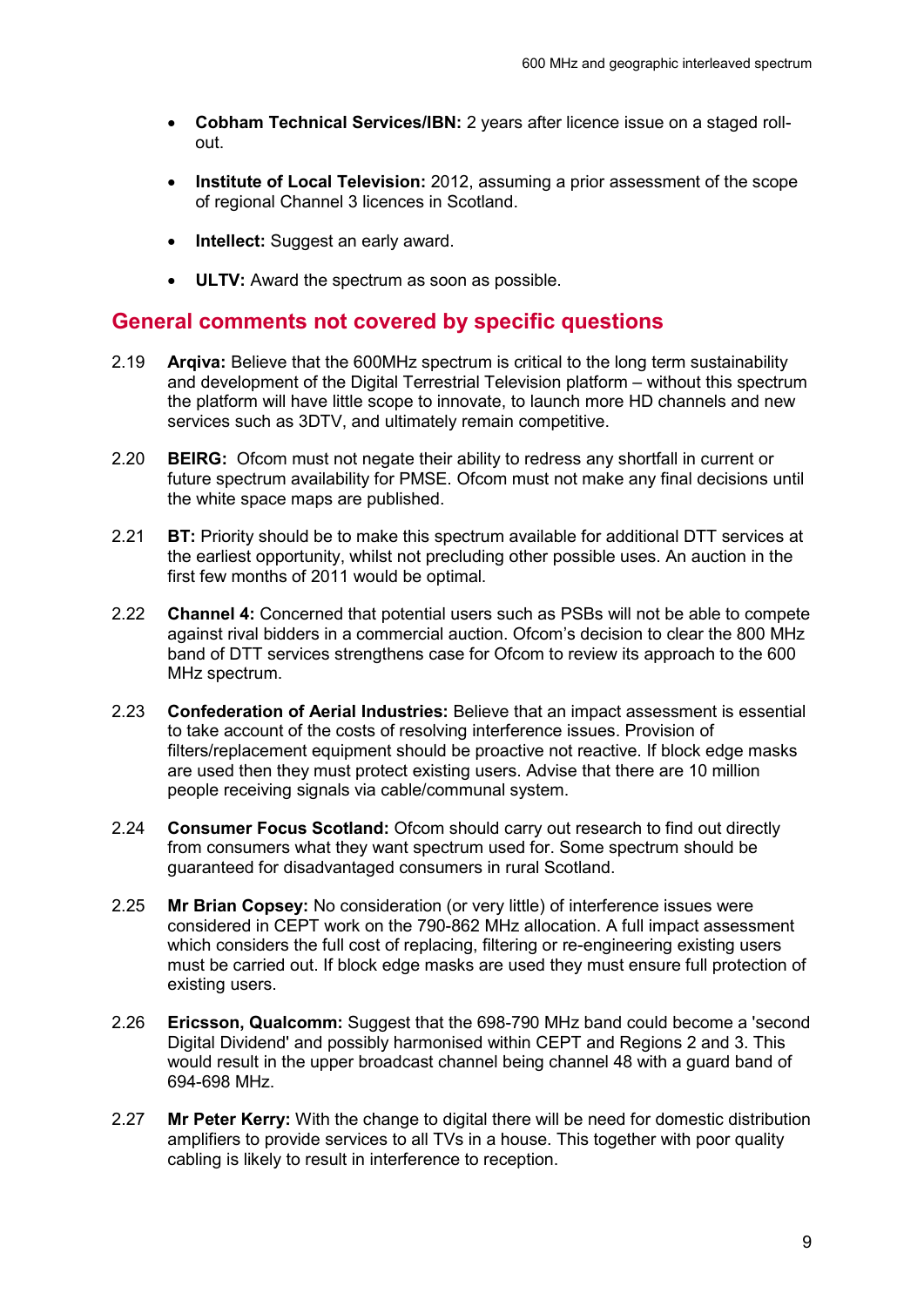- 2.28 **MG Alba:** MG Alba's priority remains to secure carriage for BBC Alba on gifted spectrum as digital switchover progresses in Scotland. Believe that carriage should be made available to them in a similar way as has been done in Northern Ireland.
- 2.29 **Mr Matthew Platt:** A full impact assessment should be done before any further decisions are made.
- 2.30 **Everything Everywhere:** Propose that 600 MHz and geographic interleaved spectrum be reserved to facilitate a harmonised solution suitable for mobile use in the future.
- 2.31 **United for Local Television (ULTV):** ULTV advocate the creation of a new 'Community Multiplex licence', to be awarded by a comparative selection process to non-profit-distributing companies. They propose that geographic interleaved spectrum should be reserved for such licences and that these licences could be used for local TV purposes. ULTV present a number of arguments in favour of these proposals including a critique of Ofcom's market-led approach to spectrum management. They also discuss how such proposals might be implemented in practice, including consideration of award criteria and technical licence conditions. They additionally propose a Channel 6 network, developed as a federation of independent local TV franchises.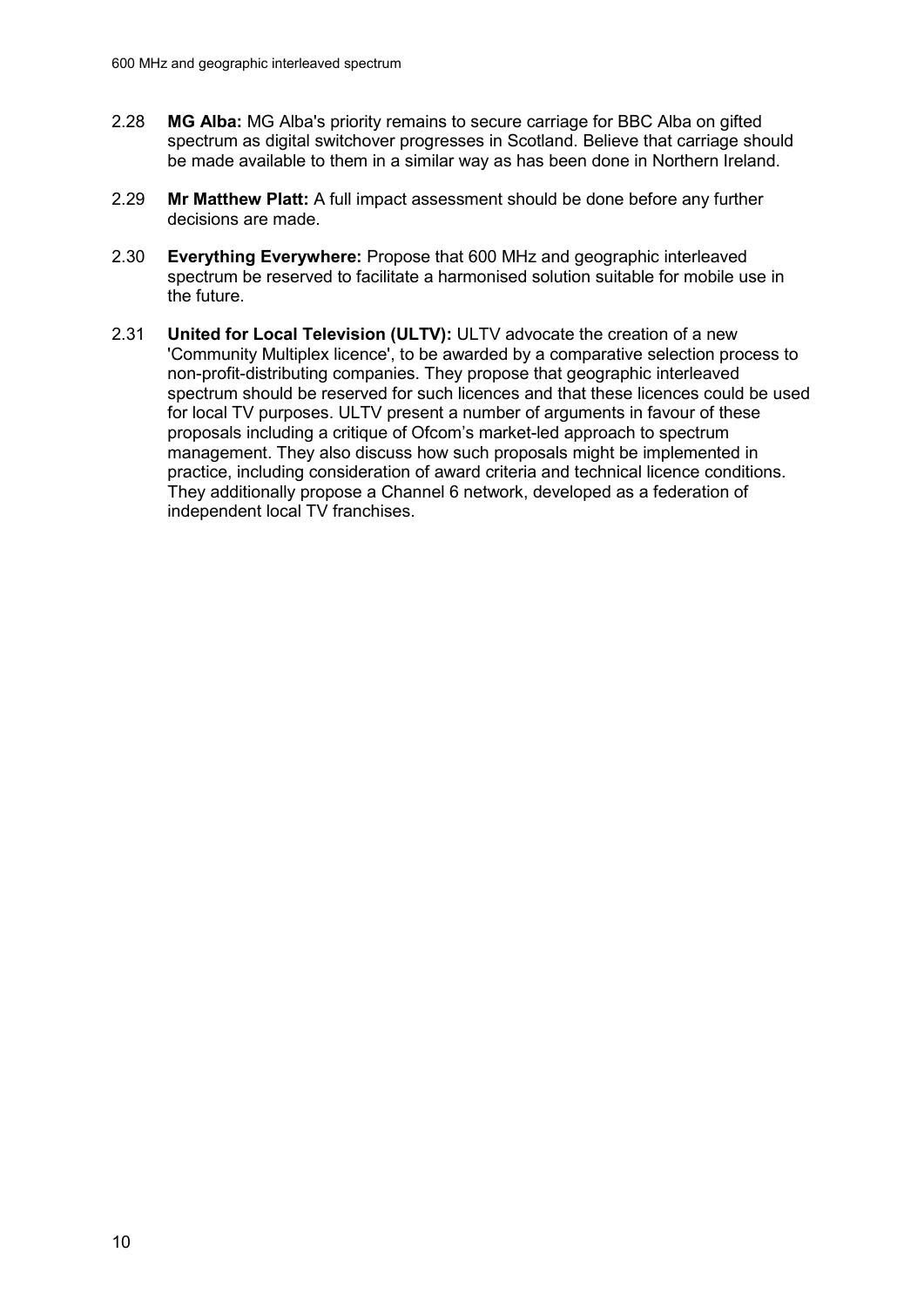#### **Section 3**

## <span id="page-13-0"></span>**Next steps**

#### **Structure and timing of award**

- 3.1 In considering how and when to move forward with an award, a key initial question is whether to award the 600 MHz spectrum separately from the geographic interleaved spectrum, or to award the 600 MHz and geographic interleaved spectrum at the same time in a combined award.
- 3.2 One of the potential uses of the 600 MHz and geographic interleaved spectrum is the provision of local TV services. The Government is currently reviewing local TV policy and has informed us that it will not direct us to reserve 600 MHz for local TV. However, it has not yet ruled out this possibility in respect of the geographic interleaved spectrum. As a result, a combined award could be significantly delayed because it would have to await the conclusion of the review.
- 3.3 This suggests that it may be advantageous to move forward with a standalone award of 600 MHz spectrum as soon as possible because we are likely to be able to hold this significantly earlier than a combined award. As a result, consumers would benefit as soon as possible after digital switchover from use of the spectrum for new services.
- 3.4 On the other hand, there will be benefits from holding a combined award if there are strong complementarities between 600 MHz and geographic interleaved spectrum. In that case, it might be better to wait and award 600 MHz and the geographic interleaved spectrum together. We have not yet reached a final view on whether to combine the awards but will discuss further with stakeholders to help us understand better the costs and benefits of the alternatives.
- 3.5 Other key issues we are considering involve the design of the award and the technical specification of the spectrum rights to be awarded.

#### **Next steps**

- 3.6 Our immediate next step in preparing for an award is to publish more detailed proposals on award design, taking account of the further analysis we are carrying out, responses received to our February 2010 consultation and, where appropriate, previous digital dividend consultations in 2008. Our current plan is to move to this further consultation as soon as practical.
- 3.7 If we were to proceed with a relatively straightforward award of 600 MHz spectrum alone, our current view of the subsequent steps and their indicative timings would be:
	- Q1 2011: Publish consultation document on the detailed award design.
	- x Q3 2011: Publish statement on the award design, Information Memorandum and Notice of proposal to make regulations.
	- Q3/4 2011: Make regulations for the award.
	- Q4 2011: Invite applications and hold award.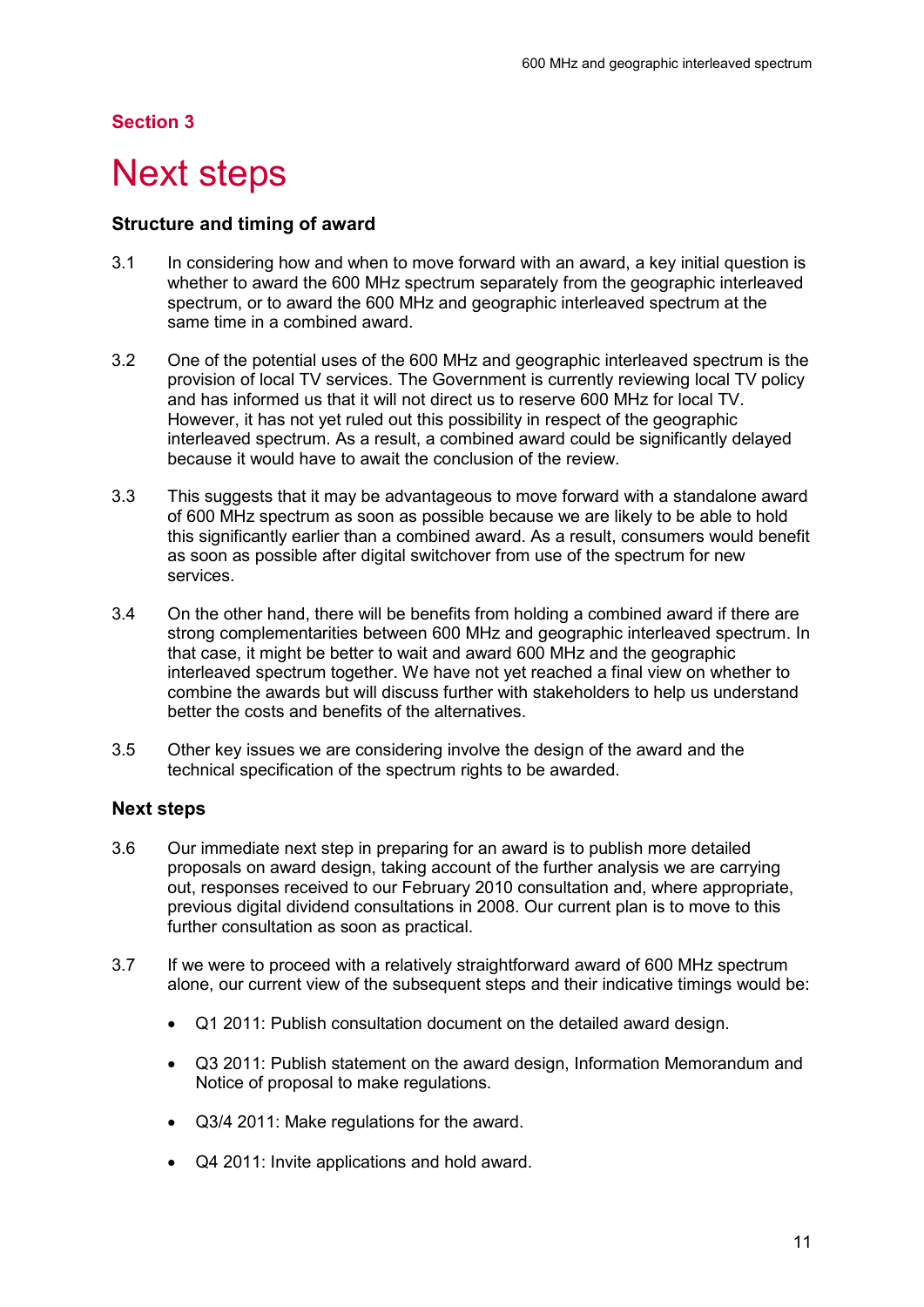3.8 A more complex award combining 600 MHz and geographic interleaved spectrum could delay the award significantly.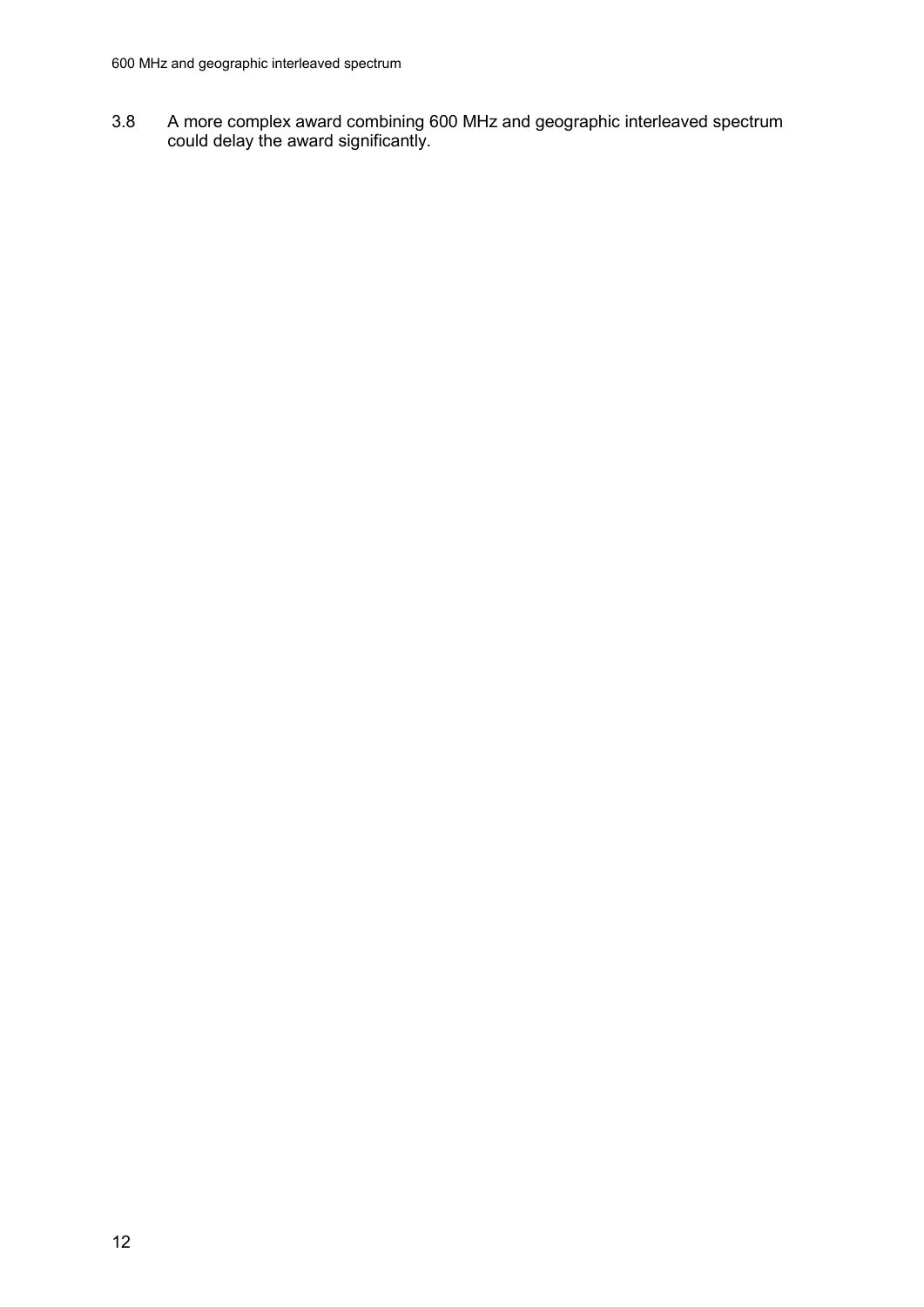## **Annex 1**

## <span id="page-15-0"></span>**Respondents to consultation**

A1.1 The following stakeholders submitted responses to our February 2010 consultation:

- Arqiva
- BBC
- **BEIRG**
- $\bullet$  BT
- $\bullet$  Channel 4
- **•** Cobham Technical Services
- **•** Confederation of Aerial Industries
- **•** Consumer Focus Scotland
- Copsey, Mr B
- Ecclesine, Mr P
- Ericsson
- $\bullet$  Five
- $\bullet$  IBN
- **•** Institute of Local Television
- Intellect
- $\bullet$  JFMG
- MG Alba
- Platt, Mr M
- Qualcomm
- Read, Mr P
- Samsung Electronics
- **•** Scottish Government
- **•** Scottish Screen
- **•** T-Mobile/Orange Joint Venture